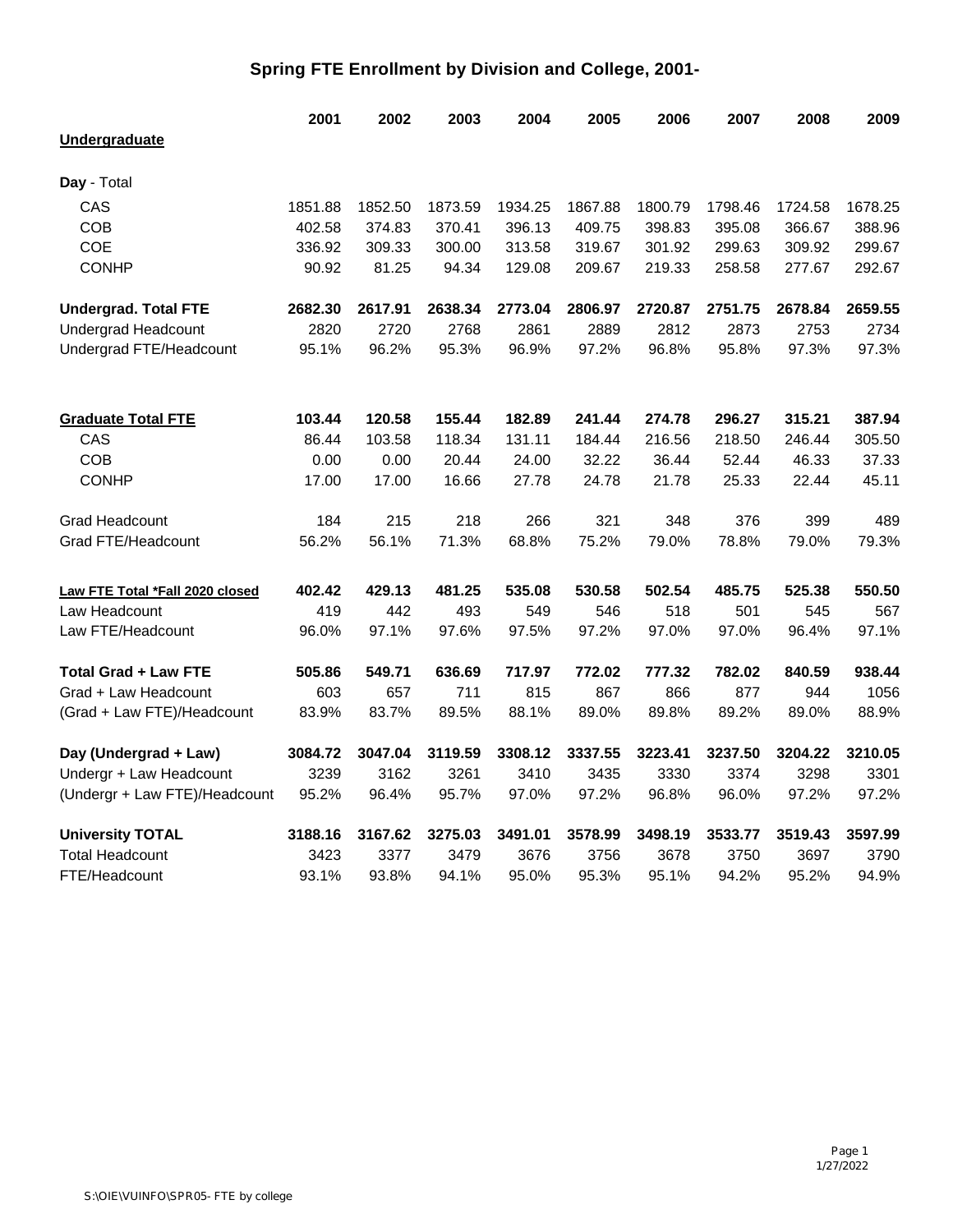## **Spring FTE Enrollment by Division and College, 2001-**

|                                 | 2010    | 2011    | 2012    | 2013    | 2014    | 2015    | 2016    | 2017    | 2018    |
|---------------------------------|---------|---------|---------|---------|---------|---------|---------|---------|---------|
| <b>Undergraduate</b>            |         |         |         |         |         |         |         |         |         |
| Day - Total                     |         |         |         |         |         |         |         |         |         |
|                                 |         |         |         |         |         |         |         |         |         |
| CAS                             | 1641.25 | 1562.00 | 1590.75 | 1666.12 | 1738.25 | 1674.71 | 1562.00 | 1568.67 | 1518.21 |
| <b>COB</b><br><b>COE</b>        | 373.50  | 385.92  | 364.54  | 386.46  | 418.37  | 428.08  | 458.67  | 462.04  | 422.08  |
|                                 | 319.54  | 303.00  | 301.42  | 347.88  | 398.08  | 442.25  | 495.04  | 511.92  | 489.38  |
| <b>CONHP</b>                    | 305.00  | 357.17  | 383.25  | 411.83  | 441.25  | 461.58  | 470.08  | 527.92  | 596.17  |
| <b>Undergrad. Total FTE</b>     | 2639.29 | 2608.09 | 2639.96 | 2812.29 | 2995.95 | 3006.62 | 2985.79 | 3070.55 | 3025.84 |
| <b>Undergrad Headcount</b>      | 2725    | 2672    | 2708    | 2890    | 3057    | 3046    | 3035    | 3123    | 3076    |
| Undergrad FTE/Headcount         | 96.9%   | 97.6%   | 97.5%   | 97.3%   | 98.0%   | 98.7%   | 98.4%   | 98.3%   | 98.4%   |
| <b>Graduate Total FTE</b>       | 426.89  | 433.28  | 382.28  | 445.45  | 564.05  | 648.11  | 681.39  | 458.16  | 384.05  |
| CAS                             | 337.06  | 318.72  | 280.28  | 344.56  | 471.28  | 548.22  | 566.83  | 362.39  | 294.5   |
| COB                             | 43.39   | 51.67   | 40.44   | 42.11   | 32.33   | 37.33   | 38.00   | 29.33   | 25.33   |
| <b>CONHP</b>                    | 46.44   | 62.89   | 61.56   | 58.78   | 60.44   | 62.56   | 76.56   | 66.44   | 64.22   |
|                                 |         |         |         |         |         |         |         |         |         |
| <b>Grad Headcount</b>           | 546     | 554     | 503     | 581     | 703     | 815     | 881     | 624     | 523     |
| Grad FTE/Headcount              | 78.2%   | 78.2%   | 76.0%   | 76.7%   | 80.2%   | 79.5%   | 77.3%   | 73.4%   | 73.4%   |
| Law FTE Total *Fall 2020 closed | 555.33  | 538.08  | 537.00  | 498.29  | 488.92  | 458.25  | 417.33  | 328.13  | 201.67  |
| Law Headcount                   | 568     | 548     | 544     | 504     | 496     | 467     | 426     | 332     | 203     |
| Law FTE/Headcount               | 97.8%   | 98.2%   | 98.7%   | 98.9%   | 98.6%   | 98.1%   | 98.0%   | 98.8%   | 99.3%   |
| <b>Total Grad + Law FTE</b>     | 982.22  | 971.36  | 919.28  | 943.74  | 1052.97 | 1106.36 | 1098.72 | 786.29  | 585.72  |
| Grad + Law Headcount            | 1114    | 1102    | 1047    | 1085    | 1199    | 1282    | 1307    | 956     | 726     |
| (Grad + Law FTE)/Headcount      | 88.2%   | 88.1%   | 87.8%   | 87.0%   | 87.8%   | 86.3%   | 84.1%   | 82.2%   | 80.7%   |
| Day (Undergrad + Law)           | 3194.62 | 3146.17 | 3176.96 | 3310.58 | 3484.87 | 3464.87 | 3403.12 | 3398.68 | 3227.51 |
| Undergr + Law Headcount         | 3293    | 3220    | 3252    | 3394    | 3553    | 3513    | 3461    | 3455    | 3279    |
| (Undergr + Law FTE)/Headcount   | 97.0%   | 97.7%   | 97.7%   | 97.5%   | 98.1%   | 98.6%   | 98.3%   | 98.4%   | 98.4%   |
| <b>University TOTAL</b>         | 3621.51 | 3579.45 | 3559.24 | 3756.03 | 4048.92 | 4112.98 | 4084.51 | 3856.84 | 3611.56 |
| <b>Total Headcount</b>          | 3839    | 3774    | 3755    | 3975    | 4256    | 4328    | 4342    | 4079    | 3802    |
| FTE/Headcount                   | 94.3%   | 94.8%   | 94.8%   | 94.5%   | 95.1%   | 95.0%   | 94.1%   | 94.6%   | 95.0%   |